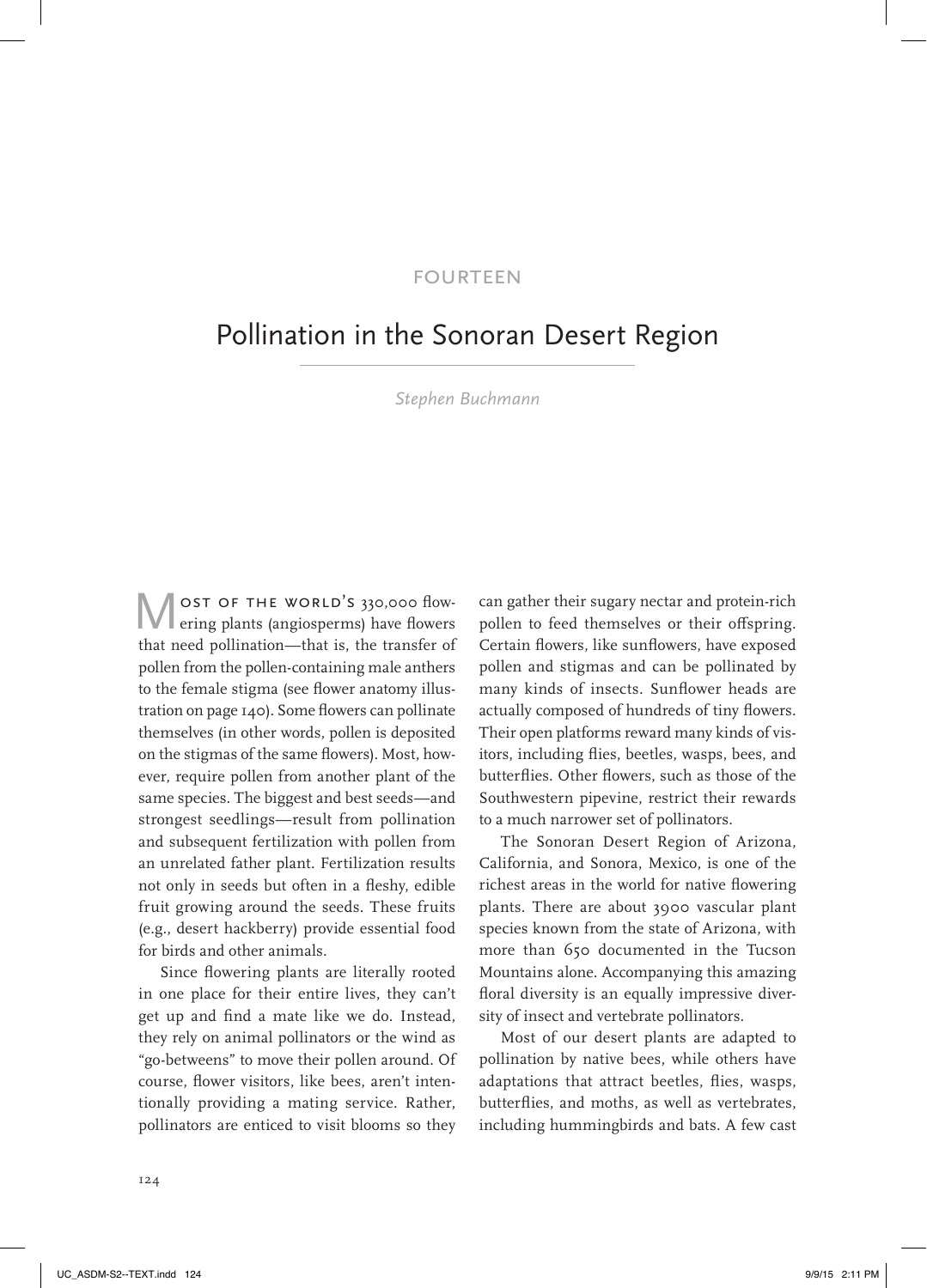## Buzz Pollination

If you hike in the desert on an early morning, you may hear something that makes you think one of your companions just gave you the "raspberry." Instead, the comical noises you hear are made by bumble bees and other native bees using a specialized behavior known as *buzz pollination.* About 8 percent of the world's 330,000 flowering plant species have anthers that release their pollen only through small pores at the anther tips, which makes them look and function a bit like saltshakers. Bumble bees, digger bees (e.g., *Anthophora, Centris*), certain sweat bees (*Augochorella, Agapostemon, Halictus*), and the large carpenter bees turn themselves into living tuning forks and sonicate the pollen from these flowers! Honey bees can buzz as well, but they never use buzzing to harvest pollen.



Using their powerful flight muscles, the buzzpollinating bees vibrate the stamens to collect pollen from the flowers. Female bees bite into an anther with their mandibles and hold on tightly while sonicating at frequencies between 200 and 400 hertz (which includes the musical notes A and C). A sonogram (sound print) reveals the lower dominant frequency and harmonic frequencies (overtones) rising to more than 10,000 hertz. (Actually, the harmonics are the same as those produced when a violin string is plucked or bowed.) When the anther is vibrated, the pollen sprays out in a few tenths of a second, hitting the bees on their undersides and between their legs. The pollen is accelerated with a force of up to 30 times the force of gravity!

The bees groom themselves, packing the pollen into special parts of their bodies, and then carry the protein-rich pollen back to their nests as larval food. Most of these "buzz flowers" produce only pollen, so the bees have to go elsewhere for nectar. A few crop plants must be sonicated by bees to set fruits. Tomatoes, peppers, eggplant, and kiwifruit have typical pollen-only buzz-pollinated blossoms, while blueberries and cranberries offer nectar plus pollen. If the right bees aren't in your garden, shaking the plants every day or so will effect adequate pollination. Tomato plants in greenhouses, including those in Arizona and Sonora, were once hand-pollinated by workers with electric toothbrushes, a labor-intensive task. Today they are pollinated by commercially reared colonies of the common eastern U.S. bumble bee species (*Bombus impatiens*).

In the Sonoran Desert, we have many kinds of plants with these pored anthers. The most common ones are members of the legume family (e.g., *Senna covesii, S. armata,* and *S. wislizeni*). Their bright yellow blossoms are visited by carpenter bees and *Anthophora* digger bees. Many nightshades, including silverleaf nightshade and Sonoran nightshade, are visited by early morning bees. Look at the bright yellow anthers on the flowers; the dark brown marks you see are "bee kisses," where female bees bit into them while buzzing out the pollen. Higher up, in the Sky Islands, manzanita flowers are sonicated by bees (*Andrena, Bombus, Xylocopa*).

*Steve Buchmann*

their fate to the breezes and rely on wind to move their pollen between plants. Jojoba, triangleleaf bursage, and canyon ragweed are all wind-pollinated.

Many of the adaptations between desert plants and their pollinators are unique, or are also found only farther south in the tropics of Mexico. Sonoran plants such as ratany and desert vine belong to families that offer chemically unique oils, in place of abundant pollen, as rewards for specialist bees in the genus *Centris.* The easy-to-miss, dark, ground-hugging blooms of Southwestern pipevine attract bloodsucking flies (see pipevine species account in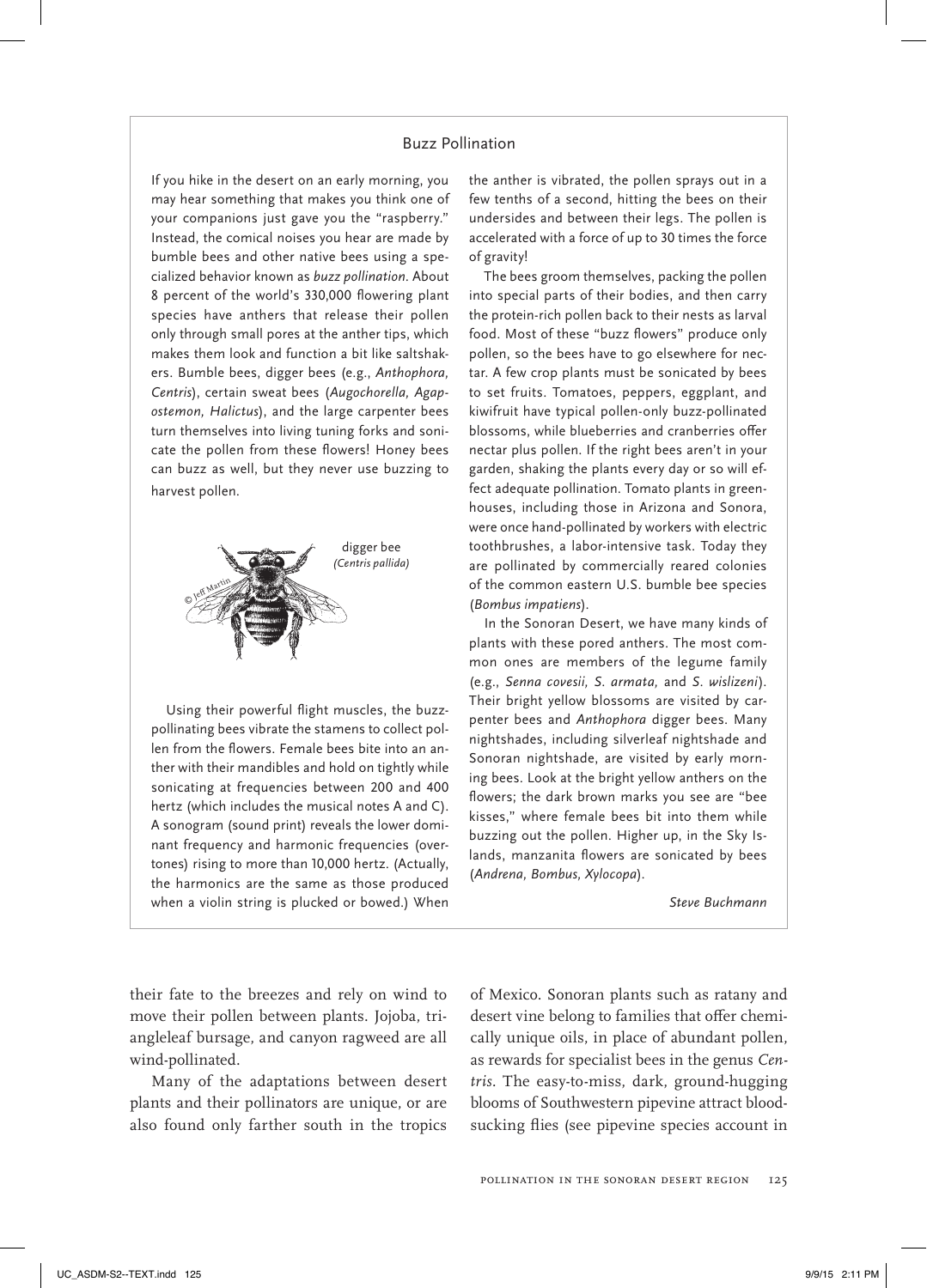chapter 17). These "trap blossoms" hold the flies for a period and then release them, and the flies carry pollen to another flower. The flowers of Sonoran nightshade (a type of flower occurring on approximately 6–8 percent of flower species worldwide) have small pores at their anther tips. Female bees of some species cling to these flowers and vibrate with a specific frequency that propels the pollen out of the anther pores and onto the bee's body (see "Buzz Pollination" sidebar on page 125).

### Flies and Beetles

Flies and beetles have been around since the origin of flowering plants (about 130 mya) and were some of the world's first pollinating animals. Beetles can commonly be observed feeding, mating, and defecating on composites (sunflower family) and other types of flowers. Wood-boring beetles in the family Buprestidae (e.g., *Acmaeodera*) are metallic and brightly colored, and they mimic bees in their behaviors and flight. They become dusted with pollen as they move from flower to flower. Small black rove beetles (Staphylinidae) are often found within the large blossoms of native and cultivated plants in the cucumber family.



Flower flies, members of the large and diverse Syrphidae family, are bee mimics often found on desert flowers. Female flower flies (especially those in the genera *Copestylum, Palpada, Syrphus,* and *Sphaerophoria*) require the protein in pollen for their eggs, and they are

126 The Big Picture

frequently seen feeding on flowers. Their hairy bodies make them reliable pollinators since, like bees, the pollen gets caught between the hairs and is transported.

#### Bees, Wasps, and Ants

The insect order Hymenoptera (bees, wasps, and ants) contains the most insect pollinators. Bees are the dominant group of pollinators, and except for a few wasps, they are the only pollinators that actively collect pollen to feed to their broods. The state of Arizona has 1300 species of bees, more than a third of the total bee species (~3500) in the continental United States, and more than any other state. The Sonoran Desert Region probably has more native bee species than any other region in the world. Many of our bees are specialists, narrowly focused on feeding from the flowers of a single species or genus of plants. Cactus bees (*Diadasia*) are specialists on prickly pear cacti, globemallows, and sunflowers. The genus *Perdita* contains over 600 species of fruit fly–sized generalists and specialists, and they are commonly seen in large numbers on mesquite flowers. The large gray and black *Centris pallida* is a common visitor to palo verdes.

Tarantula hawks and other wasps are important pollinators of some desert plants, especially milkweeds. *Masarid* wasps (those relatively few wasp species that stock their nest cells with pollen and nectar) visit and pollinate Phacelia flowers, but with the exception of the masarids, wasps visit flowers for nectar only. They feed their offspring caterpillars, flies, and beetles, not pollen.

It is estimated that the Sonoran Desert Region has about 500 species of native ants; Arizona alone has recorded 335 species, more than any other state of the United States. Ants, especially *Crematogaster, Forelius,* and native fire ants (*Solenopsis*), are commonly seen visiting the extrafloral nectaries of barrel cactus and other plants. But these ants are defending the plants from their enemies, not pollinating them. Most desert ants are insignificant pollinators, because pollen sticks poorly to their smooth bodies.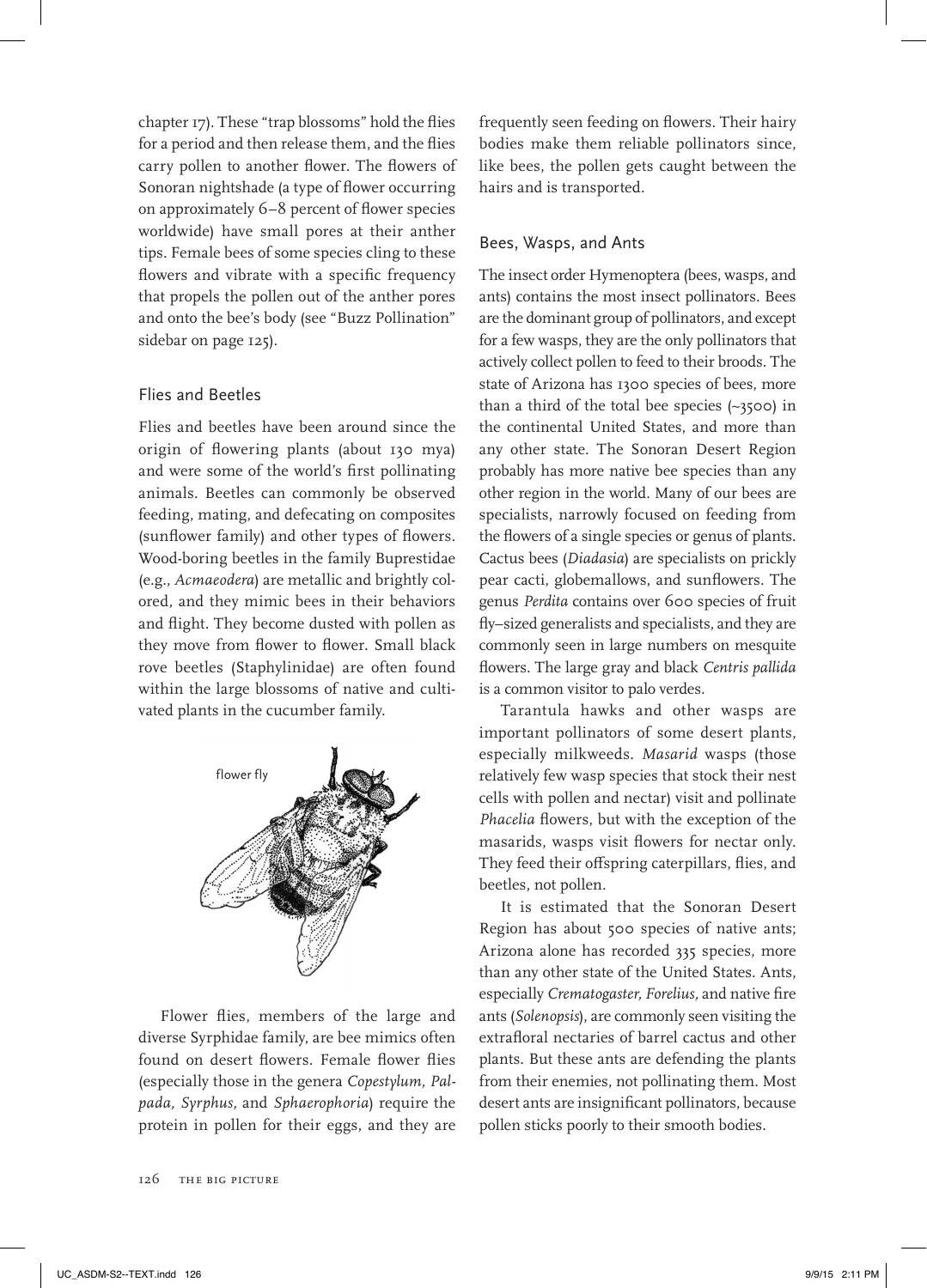## Butterflies and Moths

August and September are the peak months for butterfly abundance in the Sonoran Desert, although there are common spring species like Sara orangetip butterfly. There are over 250 species of butterflies in the Sonoran Desert, and nectar is a critically important food for desert butterflies, but as pollinators, butterflies are not as efficient as bees and some other insects. They have long legs and their bodies don't acquire much pollen, although some pollen lands on their "tongues" (proboscides), and thus some transfer between flowers does occur.



Of the several thousand moth species in the Sonoran Desert, the large hawk moths (Sphingidae), including the hornworms (*Manduca sexta, M. quinquemaculata, M. rustica,* and *Hyles lineata*), are excellent pollinators of night-blooming plants like sacred datura and desert night-blooming cereus. The hawk moth diversity in southeastern Arizona is the



highest in North America. Small moths are the pollinators of desert tobacco. Small moths in the family Prodoxidae (especially *Tegeticula*) are obligate pollinators of yucca flowers. These female moths actually gather pollen and place it on the floral stigmas. They lay their eggs in yucca ovaries and their caterpillars feed on the yucca seeds. Farther south, in Sonora, Mexico, the senita moth has a similar obligate pollination relationship with the senita cactus.

## Hummingbirds and Bats

A remarkable 17 species of hummingbirds have been recorded in Arizona, more than in any other U.S. state. Some hummingbirds, like the rufous, are long-distance migrants between Alaska and southern Mexico. These hummingbirds follow the seasonal waves of flowering, tracking, feeding at, and pollinating their favorite red, yellow, or orange tubular blossoms (e.g., ocotillo, chuparosa, honeysuckle [*Anisacanthus*]*,* fairy duster, and coral bean) along their north–south migratory corridors. Feisty male hummingbirds set up their territories near these blooming plants.

Although bats have learned to take advantage of our hummingbird feeders, their more natural resource is nocturnal blooms. The lesser long-nosed bat and the Mexican longtongued bat are long-distance migrants, following the bloom of columnar cacti (cardón, organ pipe, and saguaros), agaves, and kapok trees from Sonora into Arizona and New Mexico. They make a significant contribution to the pollination of these plants (and you can thank them for your mescal). Several citizen science programs are now monitoring these nectar bats at flowers and bird feeders.

## Beyond Pollination

Pollinators do much more for desert ecosystems than pollinate. For example, most of our native bees are ground nesters, excavating burrows in the soil and stocking their brood cells with pollen. Bee biomass is large in the Sonoran Desert,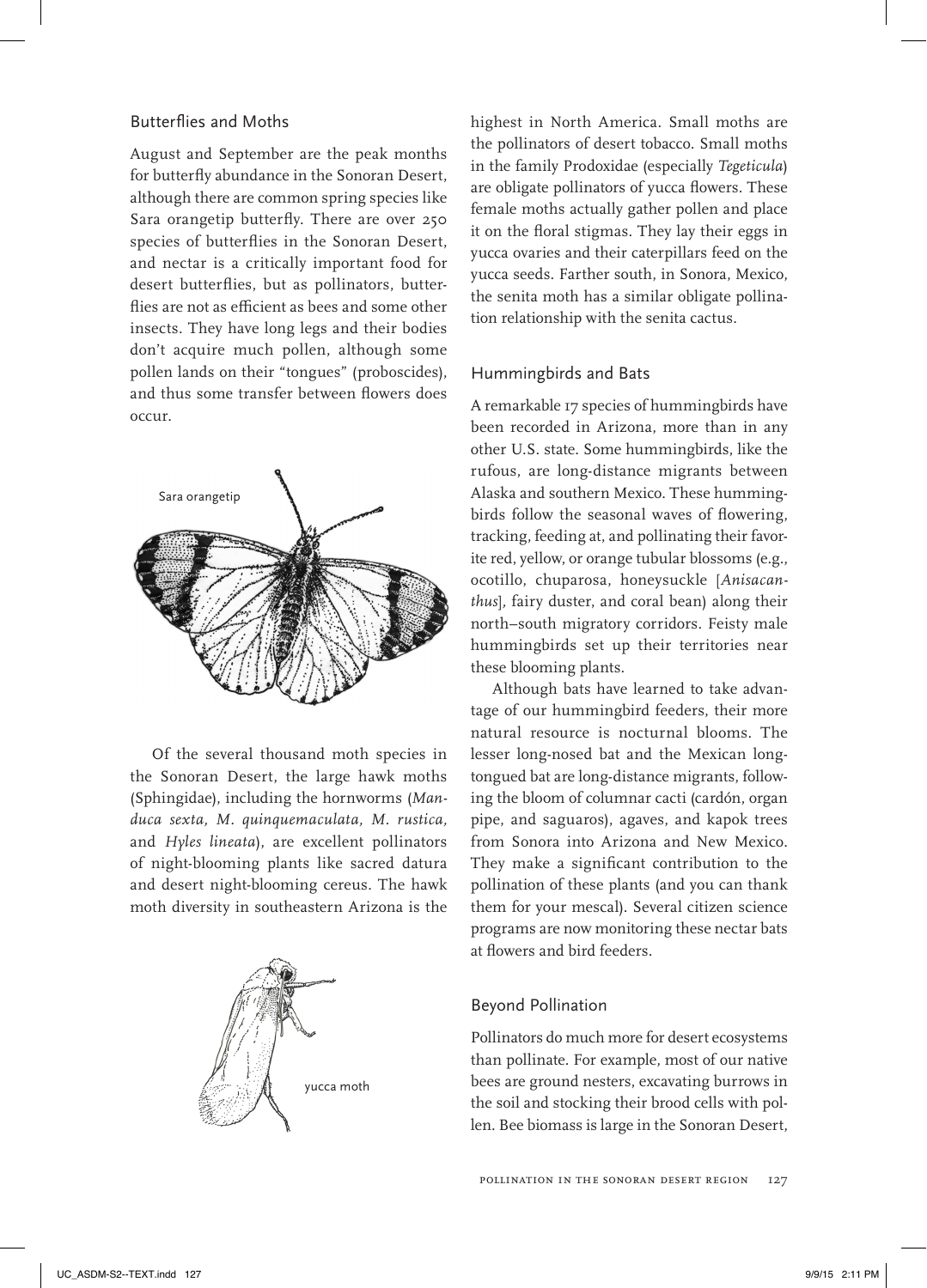per unit area, and bees' bioturbation aerates the soil and augments rainwater penetration. Female bees bring pollen and floral nectar into their nests as food for their offspring. The nitrogen-rich feces of the larval bees remain in the soil and nourish plants. Not only do their food and wastes improve desert soils, but the bodies of bees, flies, wasps, butterflies, moths, beetles, and others feed a variety of hungry vertebrates (birds, lizards, and mammals), as well as spiders and other invertebrates.

It is difficult to estimate the total value of pollination and other ecosystem services to wildflowers and other animals. For agricultural crops grown in the United States, however, the pollination services of native bees, other insects, and honey bees contribute at least \$8 to \$10 billion to the U.S. economy each year. In the Sonoran Desert Region, watermelons, cantaloupe, citrus, alfalfa, and various vegetables are among the important crops pollinated by bees. But honey bees and some native pollinators are on the decline.

In the Sonoran Desert, as elsewhere, human activities (such as agriculture, mining, and house and road building) take up the living, nesting, and feeding areas of many pollinators. Long migrations like those of the monarch butterfly are epiphenomena at risk. Tens of millions of these butterflies fly south from Canada and the northern United States to overwinter in oyamel fir forests in Michoacan, Mexico. (It takes three to five generations to migrate northward each spring and summer, but much of a single generation migrates all the way south into Mexico, starting the journey northward again in late February to reproduce.) However, early southbound monarchs sometimes pause in September to produce a new generation of monarchs in the Sonoran Desert, feeding on about 20 species of milkweeds. Their September–October newly hatched offspring will then fly on to the Mexican overwintering sites. (Some monarchs overwinter in coastal central California in Monterey pines and exotic eucalyptus trees; some also overwinter at the Rio Salado Audubon Center in Phoenix and at sites

along the lower Colorado River.) Efforts to eradicate milkweeds are endangering this beautiful insect, whose populations have declined by 90 percent in the past decade. Pesticide and fungicide use in agriculture can also spill over to hurt pollinators (see chapter 13). Invasive plants and animals (including some exotic bees), along with introduced diseases and parasites, threaten other pollinators.

While urban and residential landscapes provide some habitats and floral resources, they do not entirely replace the richness and diversity of habitats for insect and vertebrate pollinators. Nevertheless, using native plants in a residential pollinator garden can provide great opportunities to enjoy these fascinating animals. There are many online resources for learning about Sonoran Desert pollinators and which plants to provide for them.

With the advent of close-focusing binoculars, many people now enjoy going "butterflying," identifying butterflies from a distance. The same thing is happening with some nonpollinators, such as the dragonflies. The Audubon Society, local chapters of the North American Butterfly Association—including Southeast Arizona Butterfly Association (SEABA) and Central Arizona Butterflies (CAzBA)—and other groups take members and guests on hikes to look for butterflies and other pollinators. Similarly, Feeder Watch is a citizen science program that monitors migrant and resident hummingbirds within Arizona and other states. The USA National Phenology Network, based at the University of Arizona, has volunteer observers in the Southwest and across the United States. From their data, and from scientists elsewhere, we know that many flowering plants now bloom one or more weeks earlier than ever before, presumably due to climate change. Shifts in bloom times by their flowering host plants may adversely affect pollinating animals.

Resources include (search for these online): the Pollinator Partnership; the North American